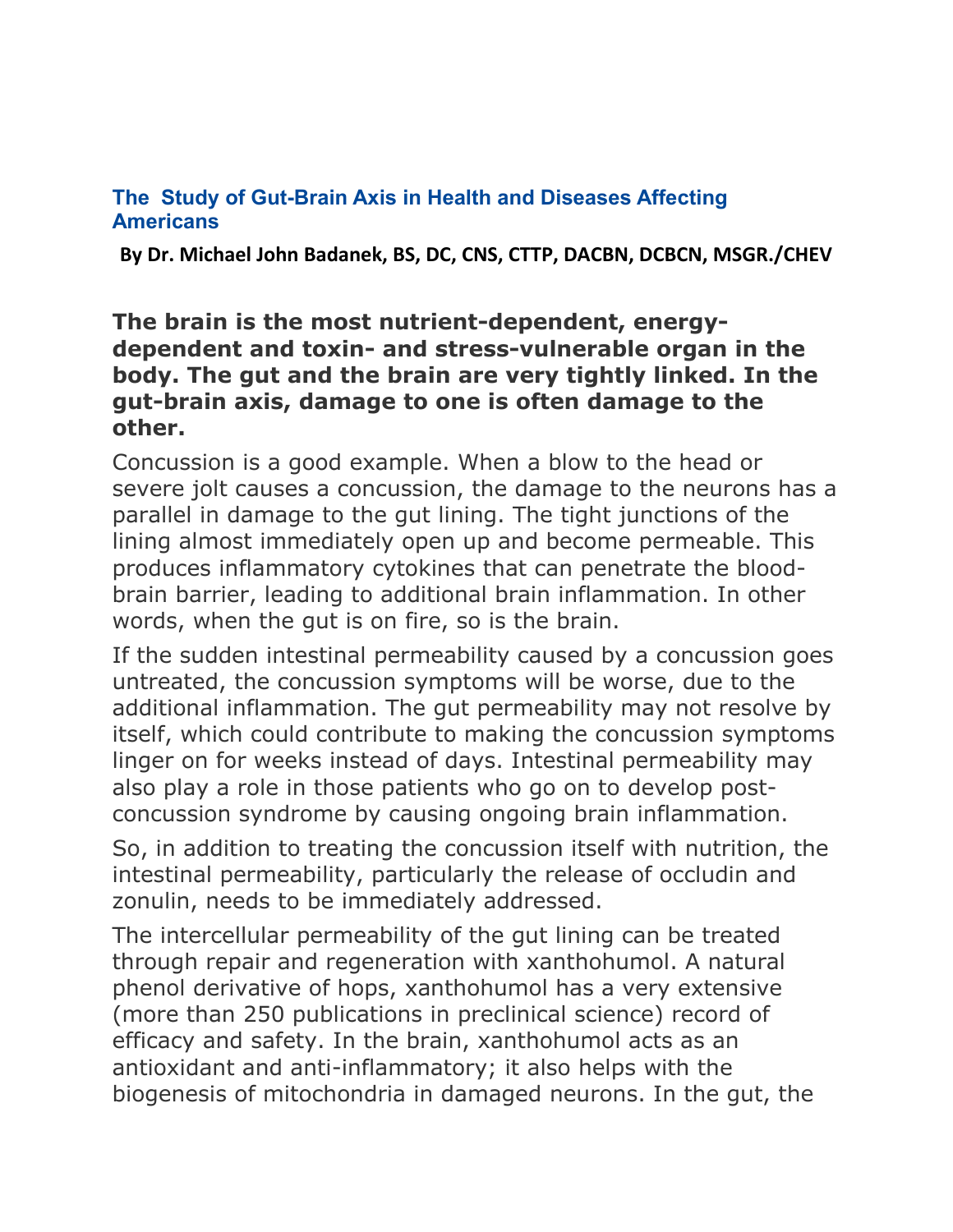polyphenols are strongly anti-inflammatory. They modify the inflammatory kinases in favor of antioxidant pathways and, just as important, block the kinases in the cell-damaging inflammatory pathways for tumor necrosis factor, COX-2, and others.

On a chronic level, we know that neurodegenerative diseases such as Alzheimer's, depression, and anxiety may not be exclusively triggered within the brain. When the intestinal barrier is breached, so is the blood-brain barrier. Inflammation from circulating gut-derived lipopolysaccharides (LPS) pass through the blood-brain barrier and have been linked to a number of neurodegenerative disorders. In particular, LPS stimulates the production of IgA, IgG, and IgM antibodies that can cross-react with tissues and induce autoimmune disease and neurodegeneration.

Treating brain inflammation caused by gut inflammation starts with removing the cause through a modified elimination food plan and the removal of pathogens. Anti-inflammatory supplements, such as berberine, and digestive enzymes, such as lipase and amylase, help restore the gut lining. The next step is to reinoculate and regenerate the gut with a powdered nutritional supplement if needed, continuation of the modified elimination diet, and the addition of probiotics, vitamin D, alpha-lipoic acid, and specialized pro-resolving mediators (SPMs). Xanthohumol is also very helpful for regenerating intestinal mucosa.

Once the process is underway, retesting is important to see the gains and make any necessary adjustments to the treatment plan. As healing progresses, retaining the gains with a better diet and appropriate supplements becomes the focus of treatment.

Healing the intestinal barrier is only half the equation. The brain inflammation needs to be treated as well. Low-level laser therapy (LLLT) is a valuable tool for improving neurological function. In concussion patients, it has been shown to help reduce inflammation, modulate oxidative stress and nitric oxide production, and down-regulate pro-inflammatory microglial cytokine expression.